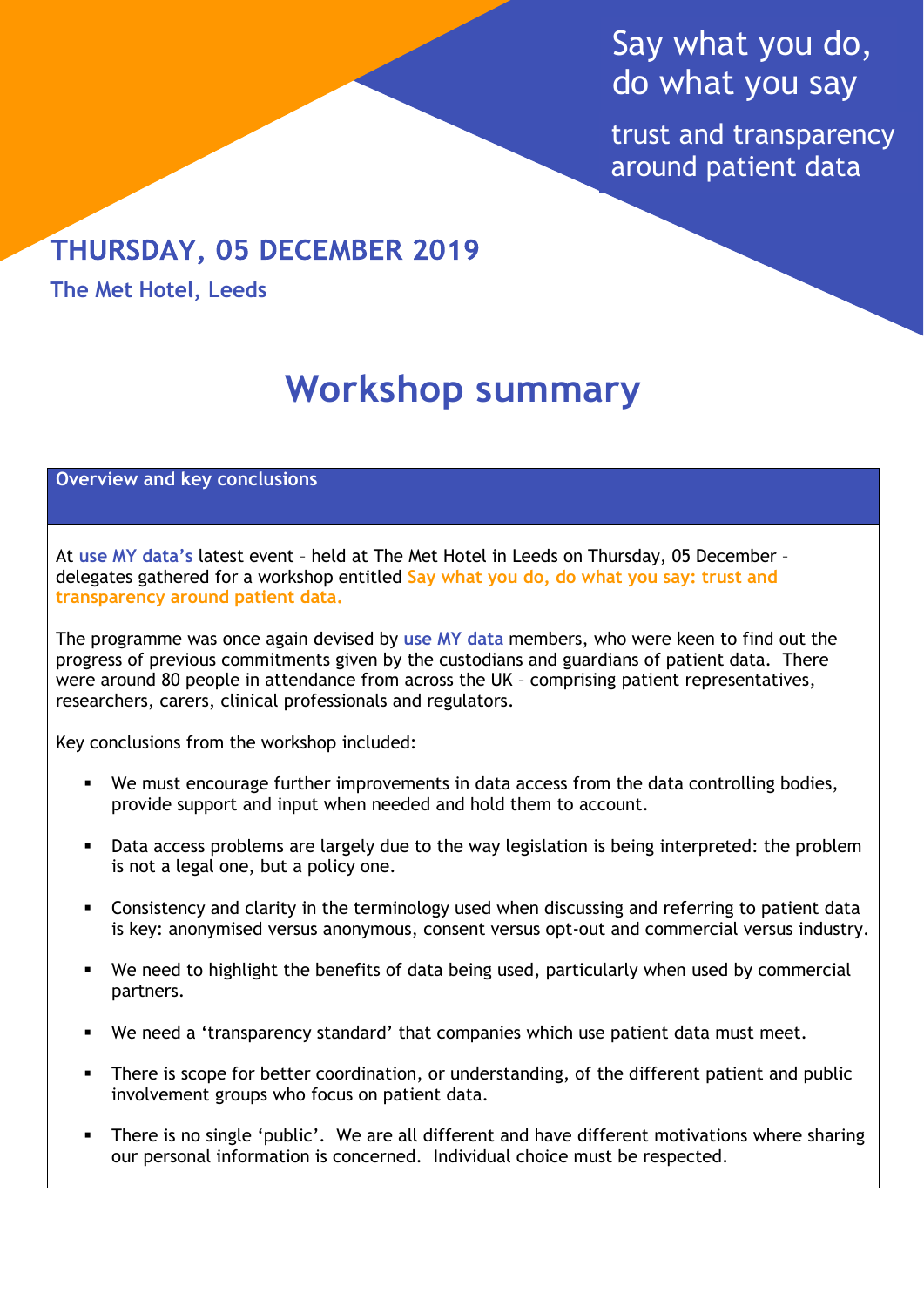The workshop began with a warm welcome from the Chair, **Dr Michael Chapman** – Director of Health Informatics, Health Data Research UK, Cambridge.

As is customary at **use MY data** workshops, **Michael** laid out some ground rules for the day ahead: talks should be as inclusive as possible, there should be no jargon or use of acronyms and most importantly, the day should be an **"open, honest and respectful discussion"** bringing many different views together.

The workshop was held during the pre-election period of Purdah, which meant that some speakers were restricted in what they could present and discuss.

**Richard Welpton**, Senior Manager at The Health Foundation, gave the opening remarks. He was described as **"one of the real thinkers in the area"** of patient data. Richard is keen to ensure the involvement of patients in data projects.

**"I'm a huge fan of involving patients in our work"** he told attendees. **"As a data user, most of our work relies on using data - it's important we [Richard's team of analysts] are transparent about how we use patient data."**

He described some examples of the breadth of work the team undertakes, including work on understanding endometriosis and menstrual conditions, as well as projects surrounding mental health amongst teenagers and adults. None of this would be possible without the data. Richard and his team are working hard to challenge and address data access issues.

#### **Legislation is not the problem**

Stressing the importance of addressing a myriad of data issues, **Richard** focused on the fact that legislation such as the General Data Protection Regulation (GDPR) should improve the way access to data can be achieved, but that there are problems in the way legislation is being interpreted. Unless this is addressed, the ability to utilise much wider datasets, and do much more for public good, will continue to be a challenge.

**"Patient records aren't analysed just by themselves; we're keen to understand the social determinants of health. What is it that leads people to seek help? Is it housing conditions, or, for example, the benefits system and how it's interacting with health services?"**

**Richard** described the huge potential for machine learning to identify new associations in data as the datasets grew, and that sometimes **"we can't necessarily predict the outcomes of our research, and these techniques hoover up data."** He stressed that it is now more important than ever to iron out data access issues, and for companies to be respectful of patients' data and be transparent about its use.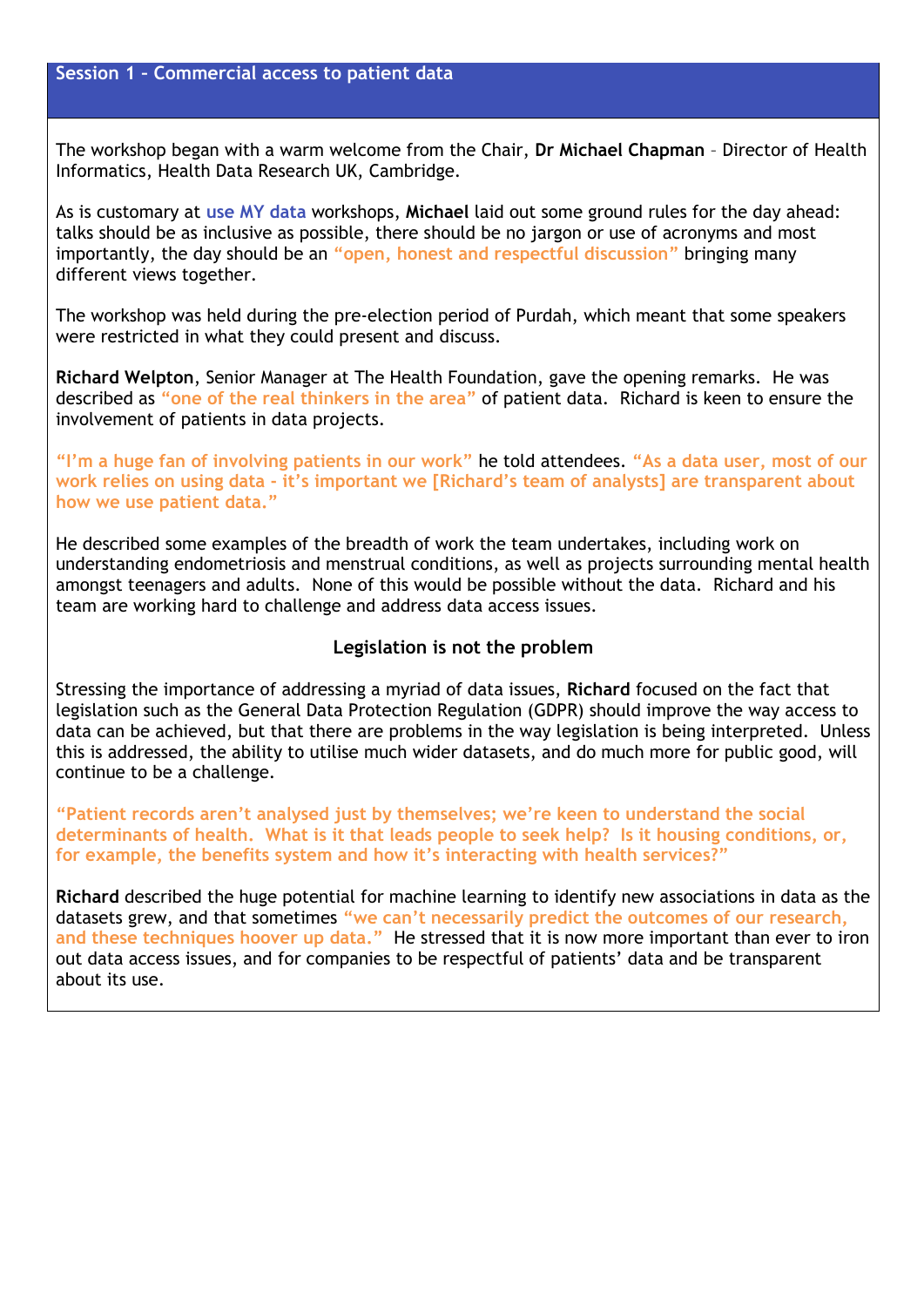## **Trustworthy processes**

Next was **Dr Natalie Banner**, the Lead at Understanding Patient Data (UPD) – an initiative hosted at the Wellcome Trust to support better conversations about the uses of health information. UPD champions the responsible use of data, feeds into policy development, creates accessible resources and identifies emerging issues that may affect public confidence in the use of health data.

Natalie gave an overview of UPD's engagement methodologies around patient data, noting that:

- The terminology used when referring to patients' data is key: data 'sharing' means different things to different people.
- Some members of the public may wonder if they can be identified as a result of their data.
- **•** Demographics are a consideration: very little has been done to see if there are any differences between black and minority ethnic (BAME) groups, lesbian, gay, bisexual and transgender groups, different socio-economic groups, rural/urban splits, and as a result, are we missing a trick?
- There are generic ideas of public views, yet **"there is no such thing as a public; we're all very different – and we're very much contingent on our own background and experiences."**

**Natalie** then highlighted some of the interim findings in a piece of work that UPD is undertaking in conjunction with NHS England and the Office for Life Sciences. As the work is still in progress and not yet published, Natalie emphasised that her points may be subject to change or refinement.

- What constitutes a fair partnership between the NHS and researchers, charities and industry on uses of NHS patients' data and NHS operational data?
- Is the NHS set up and structured for this? (Efficiency, data quality, fragmentation, governance.)
- **EXTED 15 Is data treated as an 'asset' and could this skew the incentives of NHS managers and leaders 4** who may see data as benefiting balance sheets rather than patients?
- What about the rest of the NHS? And what about the regions who do not have the capacity to invest in data?

#### **A smarter NHS**

**Natalie** concluded her talk by saying that, despite some of the above concerns and questions, there is quite a lot of optimism about the use of data, and there's an **"opportunity for the UK to be a world leader"**, create a smarter NHS and become better connected, with improved use of resources.

When it comes to the use of patient data, the motivations must primarily be about **"improving patient outcomes and NHS benefit."** Furthermore, the public should be engaged in decision-making to ensure fairness and transparency of processes.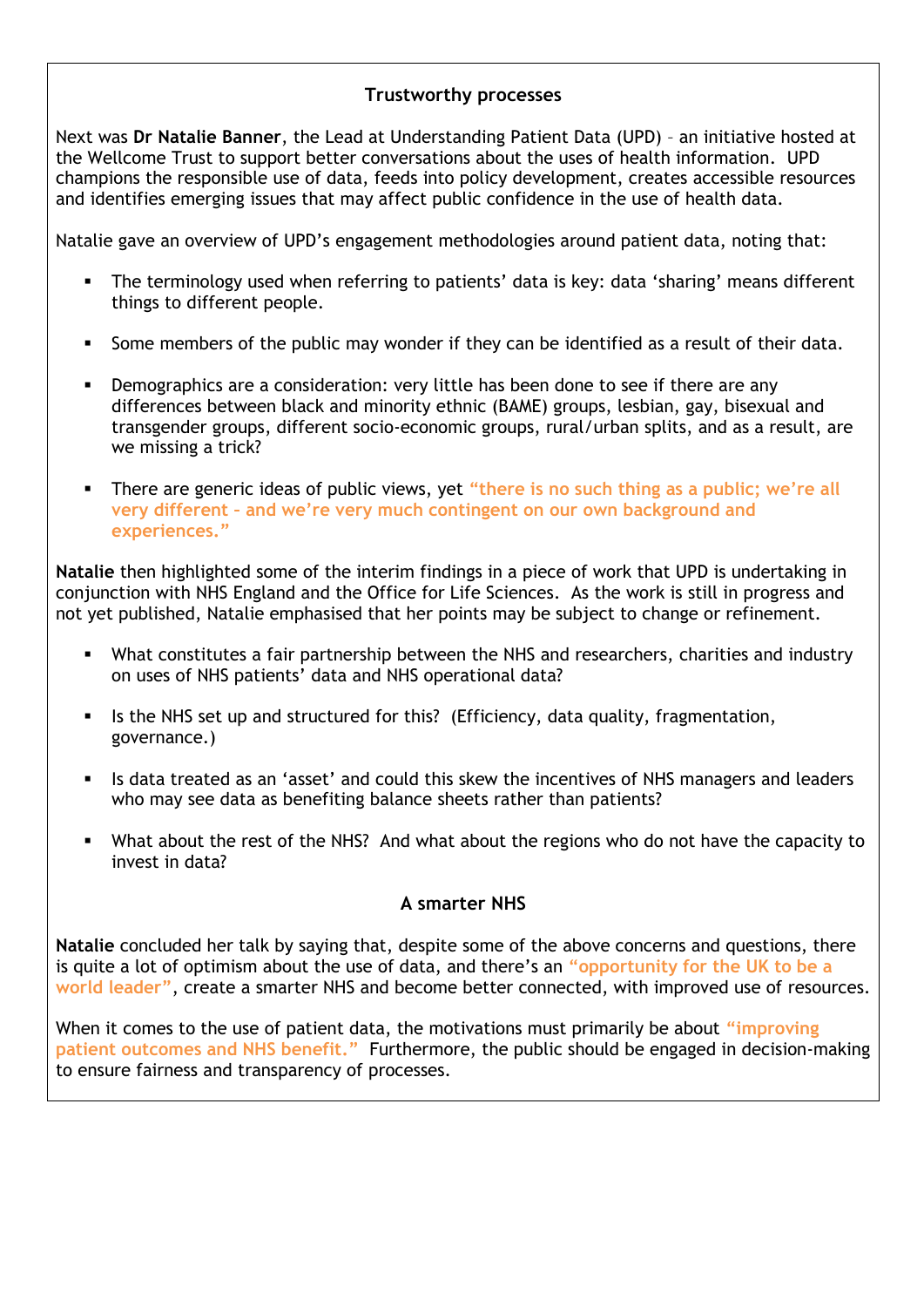# **The use of patient data and commercial partnerships**

**Juliet Tizzard**, Director of Policy at the Health Research Authority, spoke next. **Juliet** focused on the use of patient data in commercial partnerships between the NHS and technology companies – after all, the NHS **"can't do it alone".**

When it comes to sharing patient data, public acceptability depends on the 'why' and the 'who', that is, what is the purpose? And who wants to access and use it?

**Juliet** highlighted - **"We wanted to look at nuanced grey areas between public and private use and explore in more detail"** before providing details about a piece of research she has been working on with a focus on access to patient data for mixed public and commercial benefit.

The data is from a couple of years ago and **Juliet** acknowledged that "**attitudes might have shifted".** The research involved 55 people across three workshops made up of South Yorkshire attendees – two of the workshops were with members of the public and the third with patients.

#### **"We asked, is it acceptable for anonymised personal level health data to be given by the NHS to a commercial company, where there is both a commercial and a public benefit?"**

Workshop participants were asked this question at the beginning of the workshop and at the end. At the beginning, 50% said it was acceptable, 44% said they did not know if it was acceptable, and 6% said it was not acceptable. The findings also indicated that some groups were less supportive, emphasising the need for conversations within the many 'publics'.

## **Different viewpoints**

Interestingly, **Juliet** highlighted that those supporting the use of data increased from the start of the day (50%) to the end (74%), highlighting much stronger support for the use of data when they had had a chance to hear from experts and discuss the issues. In contrast, those who viewed data sharing as not acceptable remained largely unchanged, decreasing slightly from 8% at the start of the day to 6% at the end.

Pertinent to today's workshop, viewpoints from the South Yorkshire workshop included the acceptability of profit (via commercial companies who are using the data to develop products) if it does not undermine the public benefit.

At the end of **Juliet's** talk, a **use MY data** member, with an interest in palliative care, asked: **"How can the public identify the questions that need to be asked?"**

**Juliet** responded: **"There has been a development in the view that it is important to involve patients and the public in the questions that are asked – and something we are very focused on is describing what best practice is in research. Patients should be involved in influencing questions and helping design the studies."**

Some delegates felt that the use of the word 'commercial' has negative connotations, and perhaps 'industry' would be better.

In relation to a comment from a delegate, **Natalie** highlighted that the assumption that 'old people' do not use technology needs to be challenged.

**"We need a transparency standard that companies which use patient data must meet"**

One patient delegate, a **use MY data** member, was keen to emphasise that he has previously given data for research - **"It doesn't worry me at all - I was told it would be perfectly safe and it would help in patient research."**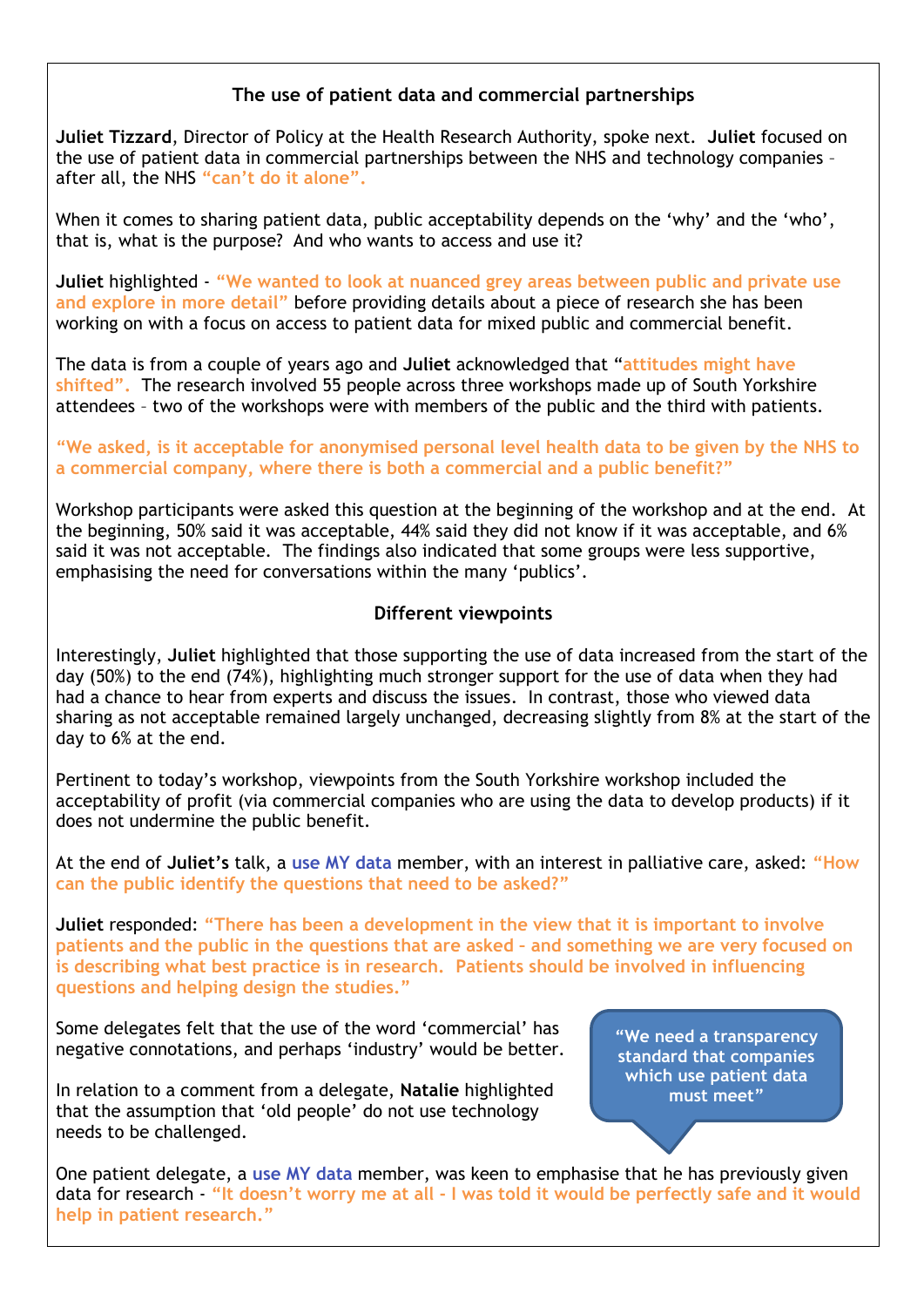# **Demonstrating how data is used**

A delegate, from a large national data organisation, offered her view regarding the way companies communicate how they use the public's data - **"[When we talk about companies who use our data] what we don't do is do case studies and demonstrate how data is being used. I'd be curious to find out what information people want to see from these studies…wouldn't it be good to bring these studies to life so people can see [the benefits that have come from] them?"**

Another delegate, from a different data organisation said the results of research should be better communicated – **"Why keep it a secret?"**

**Juliet** referenced [information for patients](https://www.hra.nhs.uk/planning-and-improving-research/policies-standards-legislation/data-protection-and-information-governance/gdpr-guidance/templates/template-wording-for-generic-information-document/) produced by the Health Research Authority to explain how their data is used in research studies. At the moment this is largely used by researchers to explain this to their participants but could be used more widely.

Following the presentations, the key points from the round-table work across the room included:

- There is a general confusion about the difference between consent versus the ability to optout of data being used.
- There is a confusion about the definition of 'anonymous' versus 'anonymised'.
- There should be a standard transparency process, which all companies have a duty to meet.
- What are the qualifying criteria for an organisation to access NHS data who decides who is allowed access to it?
- Is it wrong to pay for NHS data, which may then benefit the NHS?
- Are we lacking a 'celebrity champion' to help people connect/engage with data sharing/use?
- Data should not necessarily be given to commercial companies. If they do receive NHS data, they should be required to share some of the financial benefits with the NHS.
- Could these companies pass the data on?
- In terms of data sharing versus demographics, are there advocates for people who might be underrepresented?
- How do attitudes to data sharing change over time and what aspects might lead to changing attitudes?
- Can we learn from others in the UK or the world  $-$  to find a way of smoothing out access to data?
- Can we have a continued focus on the availability of data and the struggles to access it?
- Are we looking at the quality and accuracy of data?

In general, delegates were in favour of commercial access to patient data. However, transparency regarding how their data is used has a big part to play in their willingness to share data.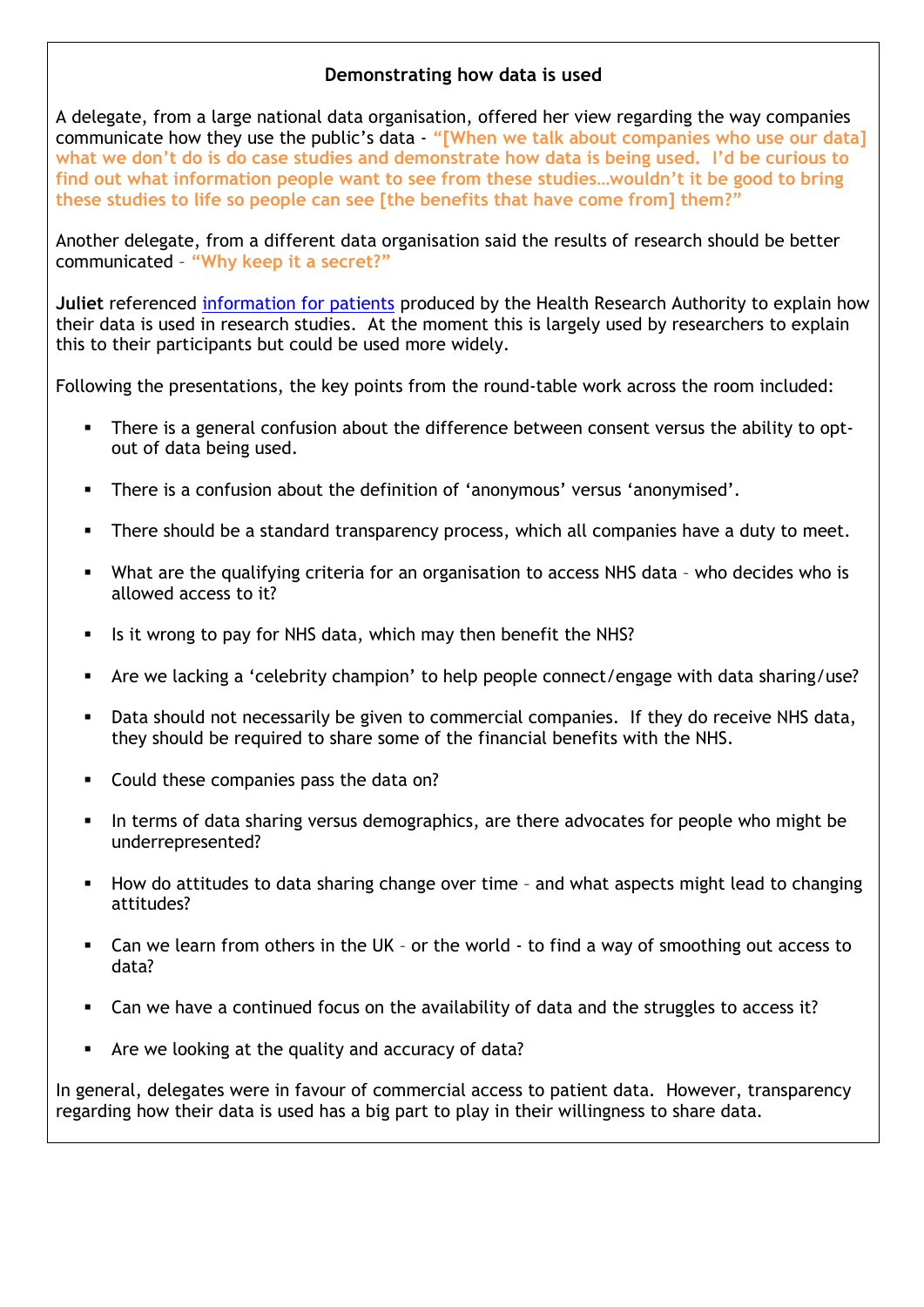**Session 2 – An update on data access developments**

**Richard Welpton**, Senior Data Manager at the Health Foundation, facilitated Session 2, dividing it into two parts.

The first part focussed on data access developments with updates and insight from NHS Digital, Public Health England and the Health Research Authority.

**Richard** began the session by detailing the commitments the organisations gave at the previous **use MY data** workshop **Patient data - balancing access and protection - All talk and no access?** held in May 2019. These were:

- **NHS Digital** 
	- Would review what they are doing and what they can do better.
- **Public Health England** 
	- The Office for Data Release at Public Health England is reducing the time it takes from receiving research applications to approving them. The Office for Data Release aimed to reduce the average turnaround time from 50 days to 45 days.
	- Would produce communications, to show what the Office for Data Release is doing to improve data access.
- **Health Research Authority** 
	- Would accelerate the process of making more information available about how data is used for research, so that people can understand it better and trust it more.

**Garry Coleman**, Associate Director, Data Access, NHS Digital, gave the first update. **Garry** attended the previous workshop and recapped that attendees had said:

- Data should be used for research.
- Data must be used safely, securely and legally.
- The overall process was too complicated and it felt very disjointed.

Since May, NHS Digital has:

- Published standards to help researchers understand what is needed for each part of an application.
- Shared these standards with other data controllers.
- Published precedents to enable faster data access (78% of applications to NHS Digital now use these).
- Established a secure location for researchers to access data, so less data needs to be moved outside of NHS Digital.
- Published details on how data has been used: Clinical review: The impact of data released [through the Data Access Request Service](https://digital.nhs.uk/data-and-information/data-insights-and-statistics/dars-clinical-review).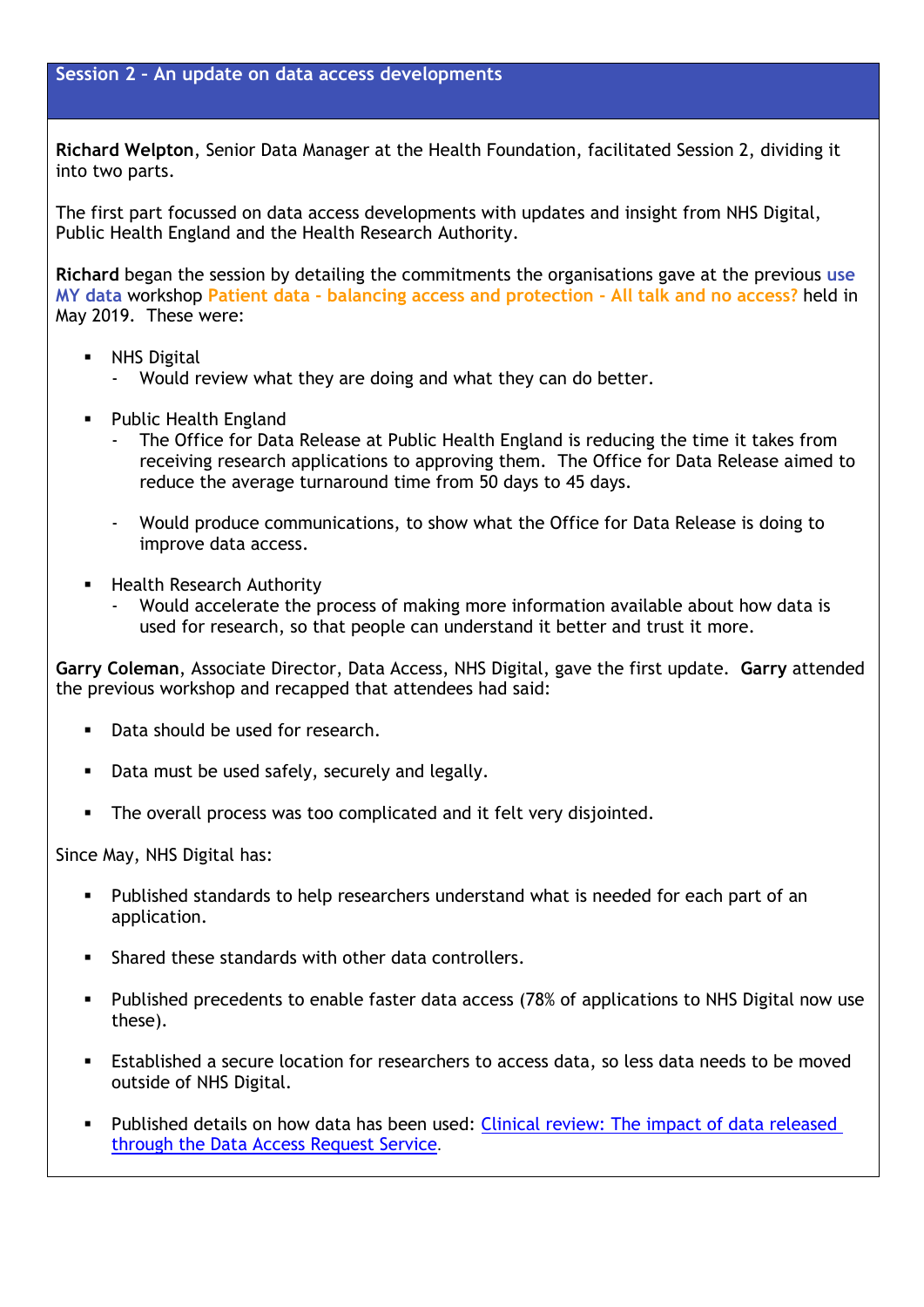NHS Digital is also:

- Working in partnership with funders to deliver new services.
- Working with researchers to make survey data more available and enable data to be shared by researchers.
- Delivering a major change programme through the first six months of 2020 to make more data available, faster.
- Working transparently, with appropriate controls and governance.

# **What else is happening?**

**Juliet Tizzard**, Director of Policy, Health Research Authority, provided the update, reporting that [information for patients](https://www.hra.nhs.uk/planning-and-improving-research/policies-standards-legislation/data-protection-and-information-governance/gdpr-guidance/templates/template-wording-for-generic-information-document/) has now been published online about how data is used in research studies.

It was not possible for the Office for Data Release to send a representative. However, **Tariq Malik**, Lead for Office for Data Release, Public Health England, supplied a report for the workshop. The report highlighted:

- Public Health England, in partnership with the National Cancer Research Institute (NCRI), has appointed a Data Access Manager to improve the speed of data access. This has led to an improvement in the efficiency and speed of data access.
- The Office for Data Release now runs regular training webinars to help applicants navigate the data access process.
- The Public Health England Data Release Register was updated and published in September 2019 to include releases made from 1 April 2019 – 31 July 2019. For this period all published releases were accompanied by a lay summary. Work will commence in 2020 to further develop the release register into a more user-friendly and accessible tool for the public.
- During the last six-month period, the average elapsed time from the Office for Data Release receiving a complete application to data being sent to the applicant, was 48 working days. This is an improvement to the previous year and the Office for Data Release is committed to reducing this further.

The second part of the session featured **Caroline Cake**, Chief Operating Officer & Deputy Director, Health Data Research UK (HDR-UK). **Caroline** introduced HDR UK and their mission to unite the UK's health data to enable discoveries that improve people's lives - **"We're a national institute for health data science and we work in partnership with patients, NHS, universities and charities to create a world-leading and robust health data infrastructure."**

While the UK has good health data resources, these can be difficult to identify and access. Currently, data research and innovation take place outside of the UK because of the difficulty in working with UK data.

Members of the public support research using health data, where this is transparent and leads to benefits to the NHS.

**"We need to be clear and concise on the benefits, risks and how these will be managed, creating a clear strategy for engaging patients and the public."** 

HDR-UK aims to bring benefits to all – researchers, patients, corporations and businesses – in a bid to allow drugs, devices and procedures to be tested faster.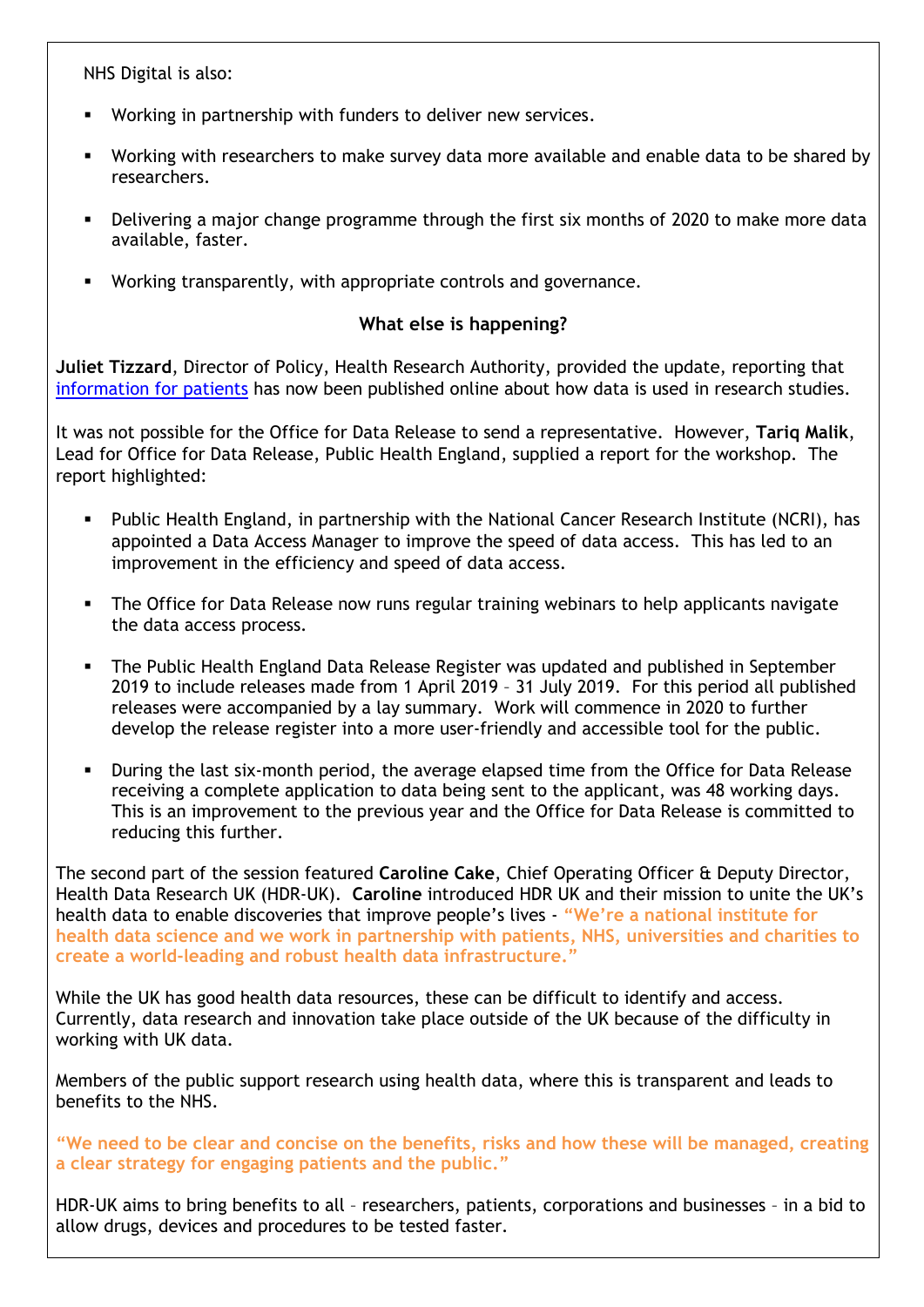In support of this, dedicated Health Data Research Hubs have been created to focus on specific areas, including disease-focused hubs, hubs focusing on clinical trials and others on real-world data.

The Hubs will provide a common access point to UK health research data for accredited researchers and innovators, making the data discoverable via a data gateway (a library which describes where different datasets reside, who controls the dataset, and what it contains) before the end of 2020.

The Hubs will involve patients and the public in shaping the research activities and will improve secure and responsible access to data.

Transparency (specifically in relation to data access processes and ongoing developments) was, again, the buzzword of the session.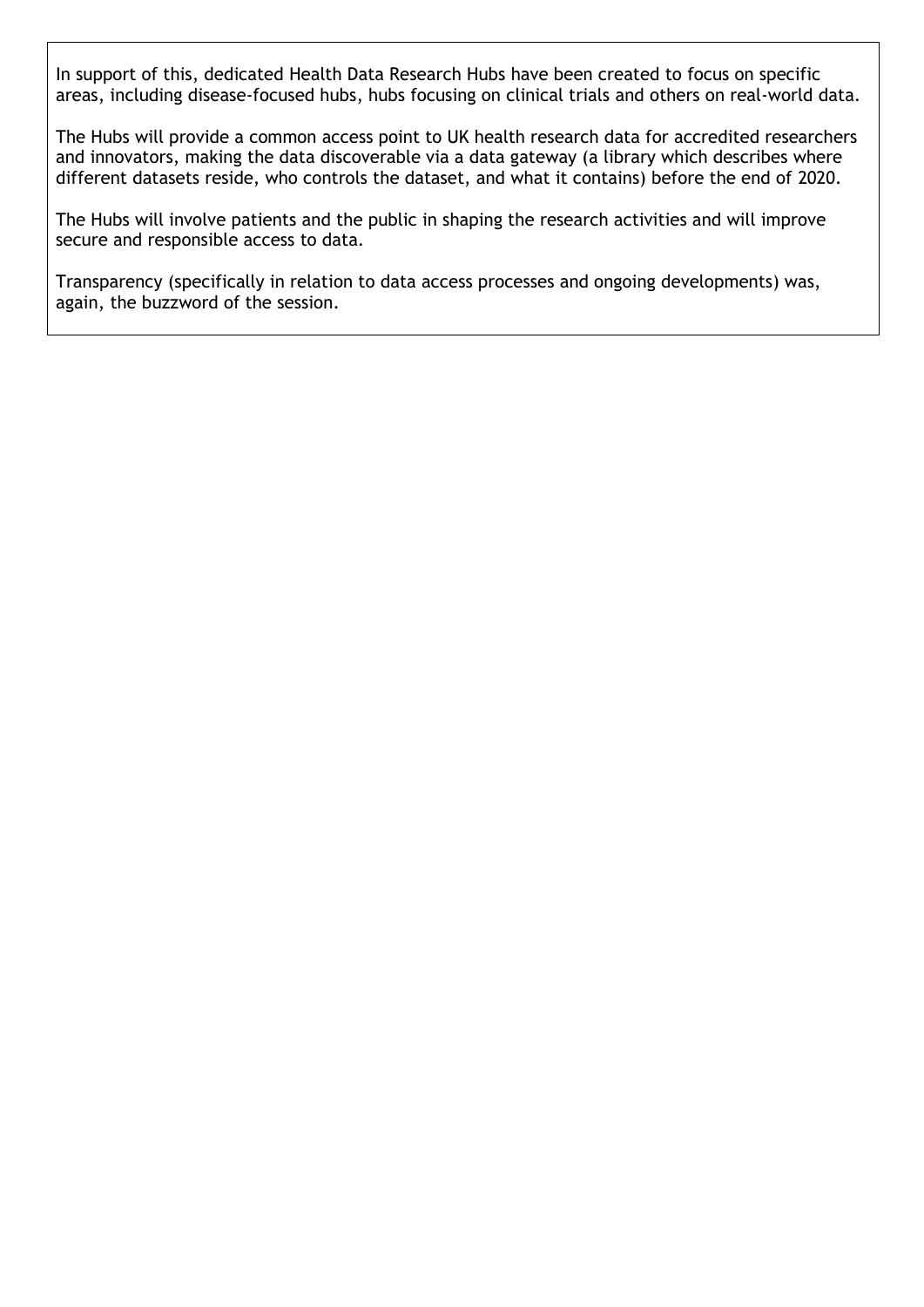This session focussed on the views of lay members of patient data groups, who brought their individual perspectives and experience to a panel discussion. The panel comprised:

- **Chris Carrigan**, Patient Involvement Lead, DATA-CAN The Health Data Research Hub for Cancer & Expert Data Adviser, **use MY data**
- **Paul Charlton, Advisory Group Member, use MY data**
- **Maria Clark**, Lay Member, Independent Group Advising on the Release of Data, NHS Digital
- **John Marsh, Deputy Chair, Independent Advisory Panel for Data Release, Public Health England & Advisory** Group Member, **use MY data**

**Paul** asked: **What has your organisation done to inform the public/improve their understanding on how their data is used?**  It should be an obligation as part of the data sharing agreement to inform the public on how their data is used. He also asked about adults with learning disabilities – what happens to their data?

**"...we should explain the benefits [of using patient data] in ways people can understand"**

**John** has a background in consumer data and, in his own words - **"I had no interest in health data, until I became health data."** After becoming ill, **John** became involved in several patient initiatives, including Cancer Research UK and the Bowel Cancer Intelligence UK. He has found the delays in access to patient data frustrating.

#### **Widening inclusivity**

Following a question from a delegate, the panel discussed widening inclusivity and ensuring those who are not easily represented, for example the homeless, can become involved with data sharing initiatives.

**Chris** agreed that it is not about one group, but many - "**Let's say there are 80 people in here, each of you will know people. If each of us have access to four other groups, it's our responsibility to communicate with them. It's about individual responsibilities, social media and using lots of different means to get the message across."**

**"How can we ensure that selected patients are representative of the general population?"**

**Maria** agreed, suggesting people should use their networks to their advantage – and putting their trust in grassroots organisations - **"…have faith in smaller organisations. It might not have the funding, but it doesn't mean it isn't doing fantastic work. I work with a few organisations; it's not in my nature to sit back. The really positive engagement is when the organisation is really involved and will listen to the people. The committee which has the most impact is led by a lay person. In those committees, we have a slot for a lay person. It's a really good example of how lay people are involved."**

Delegates commented on the positivity of seeing a panel comprising patient representatives.

**"We have to remember that the NHS is free [only] at the point of service."** said **Maria**, "**Sometimes, people don't understand what patient data is used for. There needs to be more awareness of what it's used for. It's a personal decision. As much as I'd like people to say: 'yes use my data', it's up to them."**

**"As much as I'd like people to say: 'yes use my data', it's up to them"**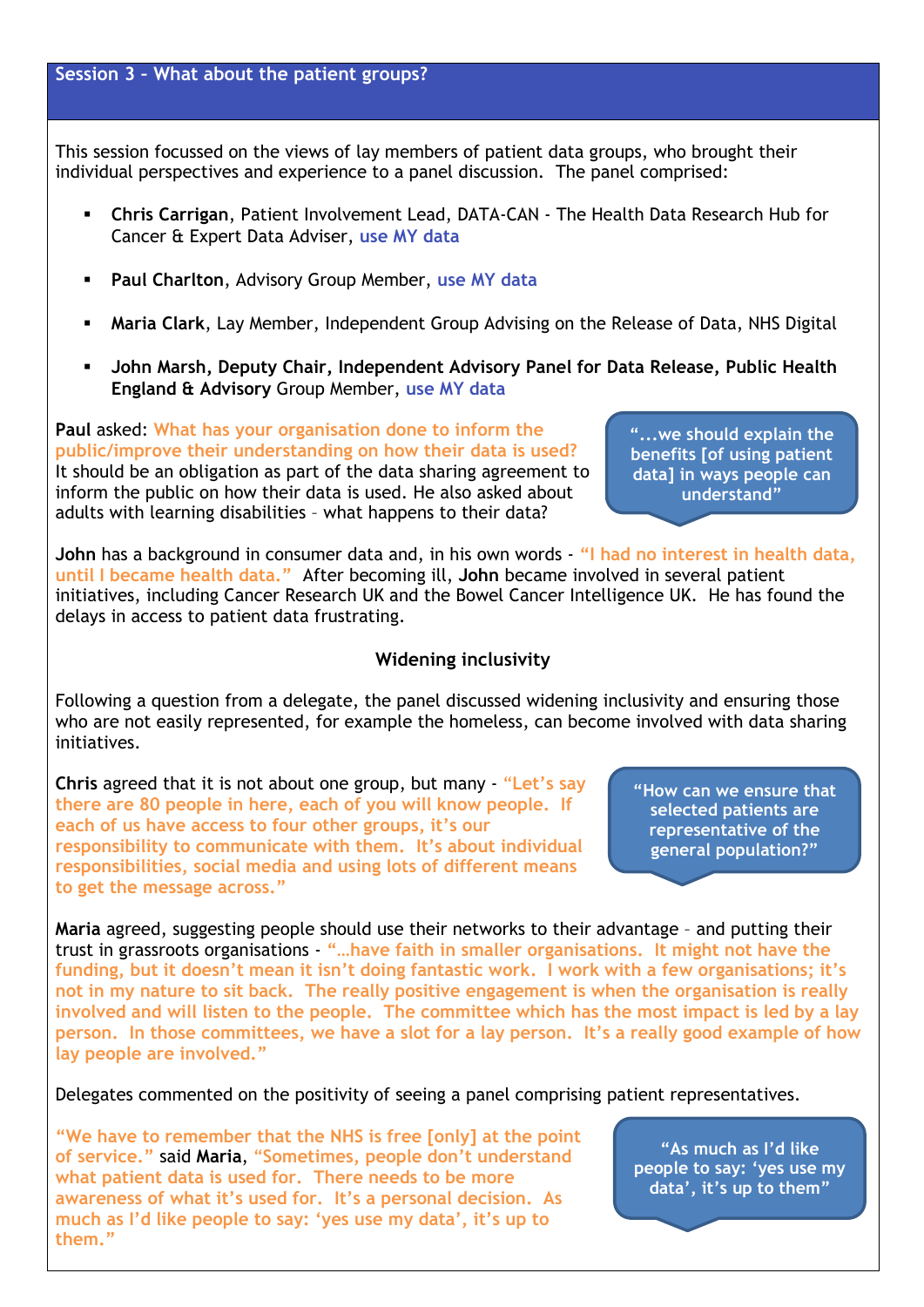# **A ladder of participation**

**John** commented: **"In most of the patient groups I've been involved with, there has been an induction process. Some people don't feel confident talking in meetings. Maybe we need to find ways, when people get vaguely interested, that we can take them up a ladder of more participation. I don't want to be too brainwashed that I begin to start behaving like the organisation I'm involved with; I want to think differently. It's a fine balance. We've talked about trying to widen the group. We need to find ways of helping people participate if they want to participate."**

**Juliet Tizzard** added: **"We had a conversation about how, as a researcher, seeking research and data approvals can feel like a bureaucratic process. It got on to a discussion about…how can we get the people applying for approval and those making the decisions, to understand one another better – so we have a process that is as streamlined as it needs to be, but as protective as it needs to be. And what can the public and lay voice do to help us?"**

Some of the questions and points raised throughout were:

- Why isn't Public Health England talking to NHS Digital and improving data access together? There are too many people involved in national data holding – perhaps there should be an element of consolidation.
- There needs to be elected representatives leading this conversation, and a government body. It's sorely lacking accountability.
- How can we encourage more diverse representation on patient groups?

**Paul** noted: **"Conversations are going on all over the place. What annoys me is when organisations ask their staff to respond to performance indicators. I think it's nonsense. Be far more outward looking in the way you approach the task."**

#### **Inclusivity is key**

**Chris** commented that we should explain the benefits of using patient data in ways people can understand. The best way to do that is to get people to write these explanations or stories for you, in a way they can explain to their friends and family, instead of writing it in a way 'professionals' think others can understand it.

**Maria** felt that people need to be involved on a deeper level – and to be able to better interpret what's important to them, rather than what an academic might think.

**"What does good patient and public participation look like (not just lip service)? And how do you get that?"**

**Paul's** thoughts reflected this. He said we should **"bring equality to the table – through patient experience or applied intelligence and acknowledge the coproduction of ideas."**

**Chris** made the point that the public is much more interested in how data is used when they become, say, a bowel cancer patient themselves.

The general feeling during the session was that underrepresented sectors of the population could benefit from stronger engagement where data sharing and/or awareness is concerned.

**"If we are all individuals, then we should be allowed our own individual control of the data"**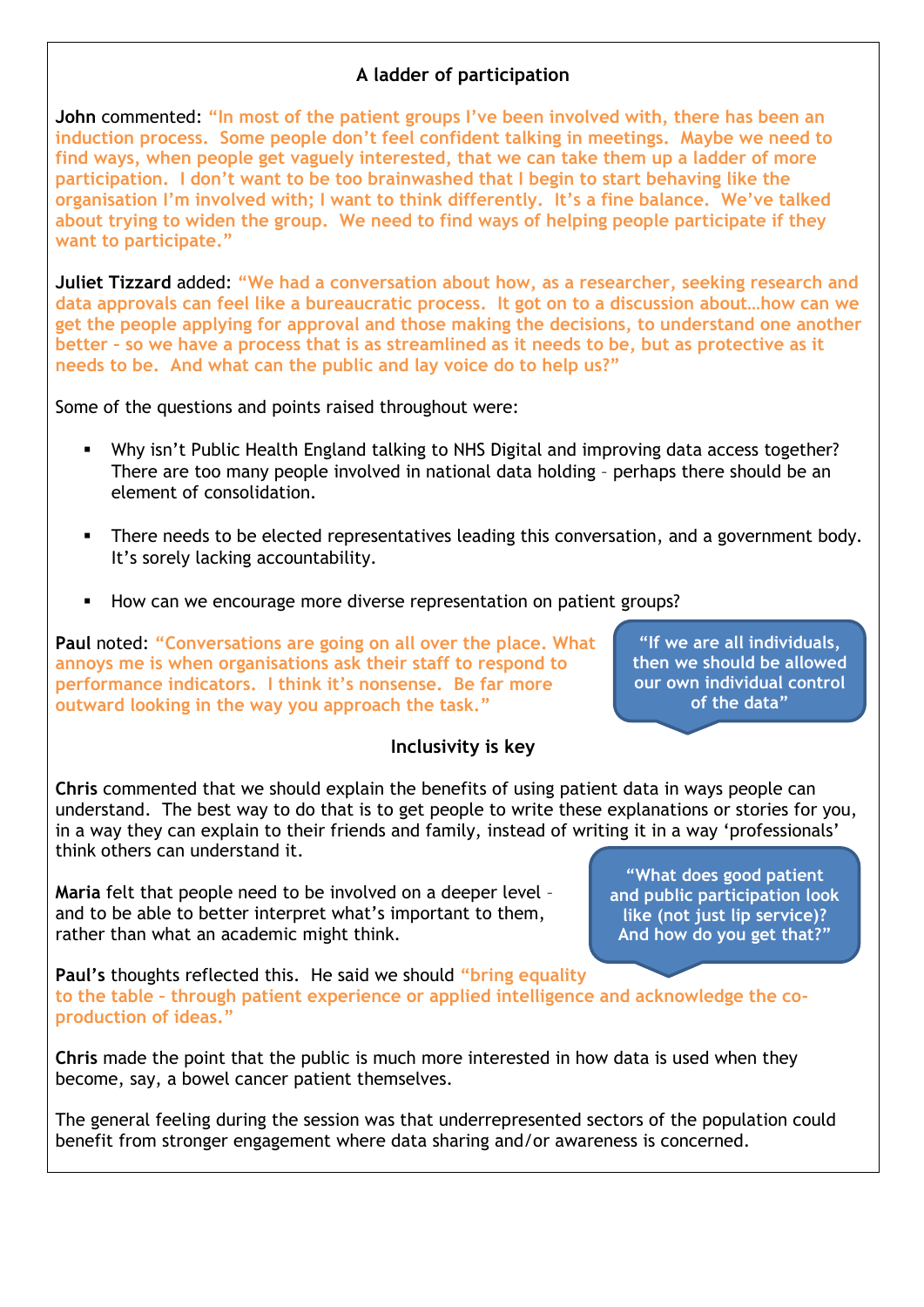So, how do we ensure this **use MY data** workshop makes a difference?

Reviewing the day, the workshop began with a rundown of different attitudes towards the commercial uses of patient data, before moving on to updates from key national bodies. We then opened the floor for discussions about the role of the public/patient representatives and how that is actually working.

The workshop covered a wealth of information and raised a significant number of suggestions, questions and actions from the delegates during the day.

Going forwards, it is key we share what is working, as well as simplifying and consolidating processes and highlighting how organisations are working together to make a positive change in the way patients' data is accessed and used.

In general, delegates were in favour of commercial access to patient data – but the transparency regarding how their data is used had a big part to play in their willingness to share data. There was a strong feeling that patient choice, including opt-outs, must be communicated and respected.

More work is needed to define the 'fair value' between the NHS and commercial partners. One way to move this forward and include the patient voice, could be to design a future workshop at which commercial organisations would be asked to describe how they operate, what they do and open up their views of 'fair value' for discussion. Having some direct examples such as this was seen as a practical, positive way to approach the topic, and would be in line with the positive engagement philosophy of **use MY data**.

Acknowledging the need to further reduce barriers to data access, and to ensure awareness of this, **Garry Coleman** offered to report back on practical action that NHS Digital and Public Health England are jointly taking, to align their approaches.

Wrapping up the day's proceedings, the Chair **Michael** reminded attendees that all **use MY data** workshops are designed by the members, and that feedback from the day would be used to inform future workshops.

With thanks given to funders, speakers and delegates the workshop came to a close.

With grateful thanks to the writer of our summary

**Lauren Holden Copywriter and journalist freelance@laurenholden.co.uk**

With grateful thanks to **Understanding Patient Data** who provided the funding for the summary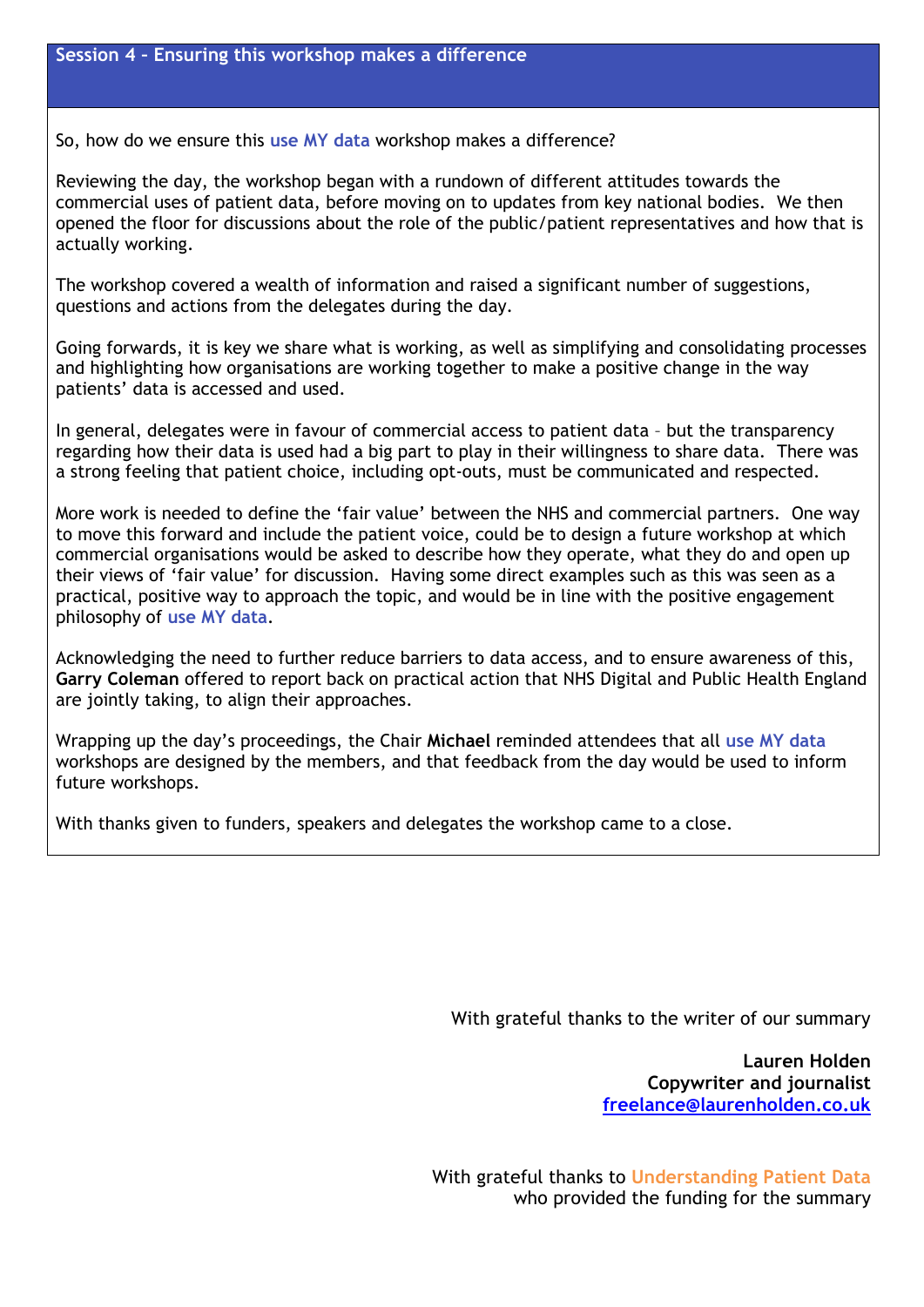**Visual minutes**



contact@bethKirchen.net

With grateful thanks to the creator of our visual minutes

**Beth Kitchen Visual artist and illustrator @bethkitchenart**

With grateful thanks to **Understanding Patient Data** who provided the funding for the visual minutes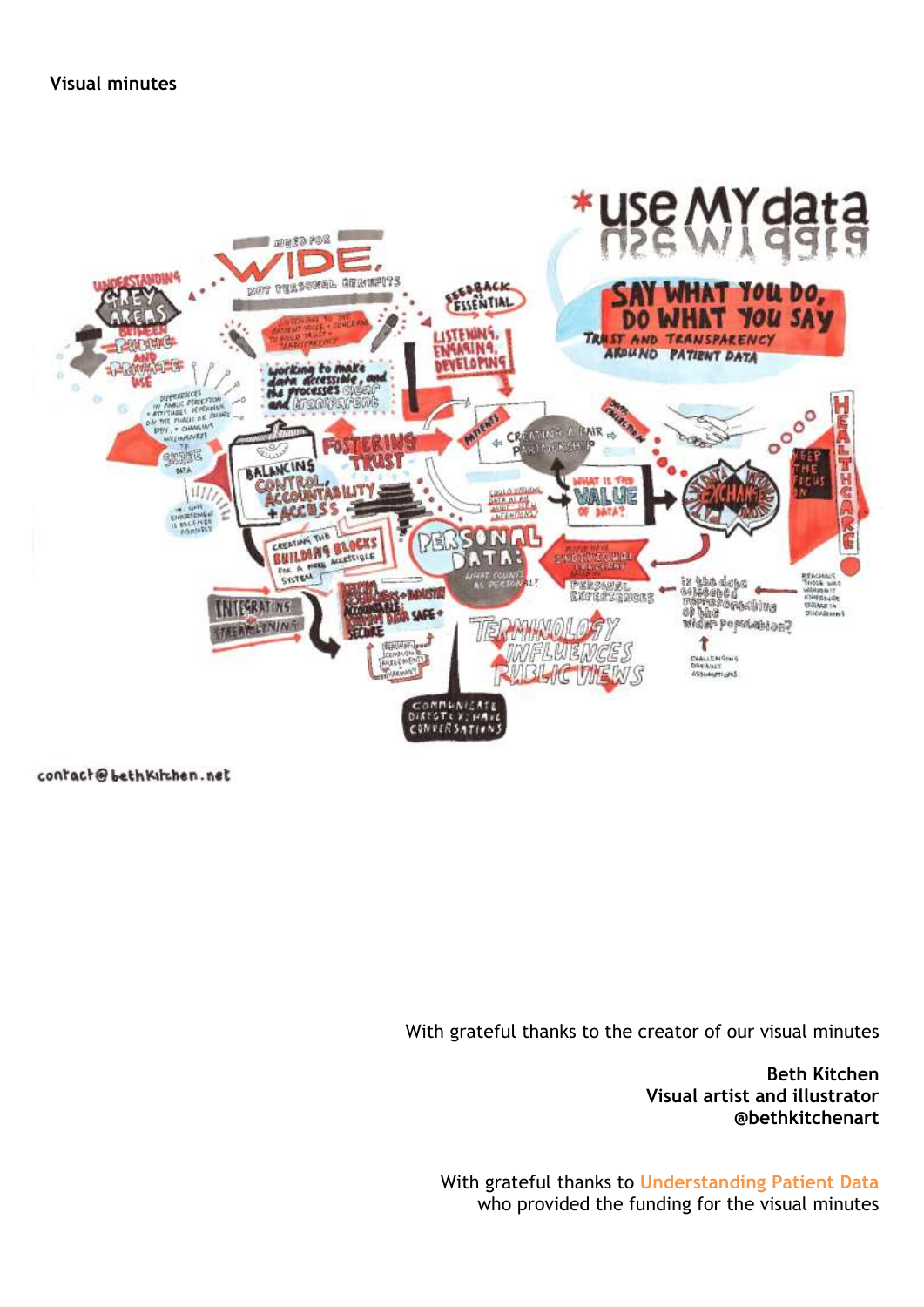## **Appendix – Comments, questions, suggestions and notes from delegates**

The following is a record of points raised by delegates during the workshop. These are grouped into themed areas for clarity.

#### *There was strength of feeling that we should work actively with commercial companies*

- Why are there no commercial companies on the panel today?
- Why no industry representatives here? How are we going to involve them?
- Have commercial entities fund the next meeting/workshop.
- Trust varies depending on the company. Work with companies to improve or simply avoid worst.
- Have a standard that companies need to meet transparency (define boundaries, give guidance, monitor compliance).

#### *Do we need clearer understanding of involvement activities, including representation?*

- Do we have too many [PPIE] panels?
- Publish sampling/recruitment process for these groups.
- How do patients get involved in the DATA-CAN hub?
- Each HDR-UK Hub should explain to use MY data how patient/public can get involved in each of the Hubs.
- Do we differentiate adequately between public involvement and patient involvement (what do we expect from each category?)
- To what extent do patients/public get involved in the design of the process?
- Fine to involve patients in consultation but how do you keep individuals involved in how their data is accessed?
- How can we ensure that selected patients are representative of the general population?
- What does good patient and public participation look like (not just lip service) and how do you get that?
- How can you approach and work with organisations to ensure we are engaging with more groups so that research is more representative?
- Get seldom heard groups involved.
- How do you select your public advisory members and how often do they rotate?
- There's lots of PPIE going on but do we need a more joined up approach and better dissemination of findings?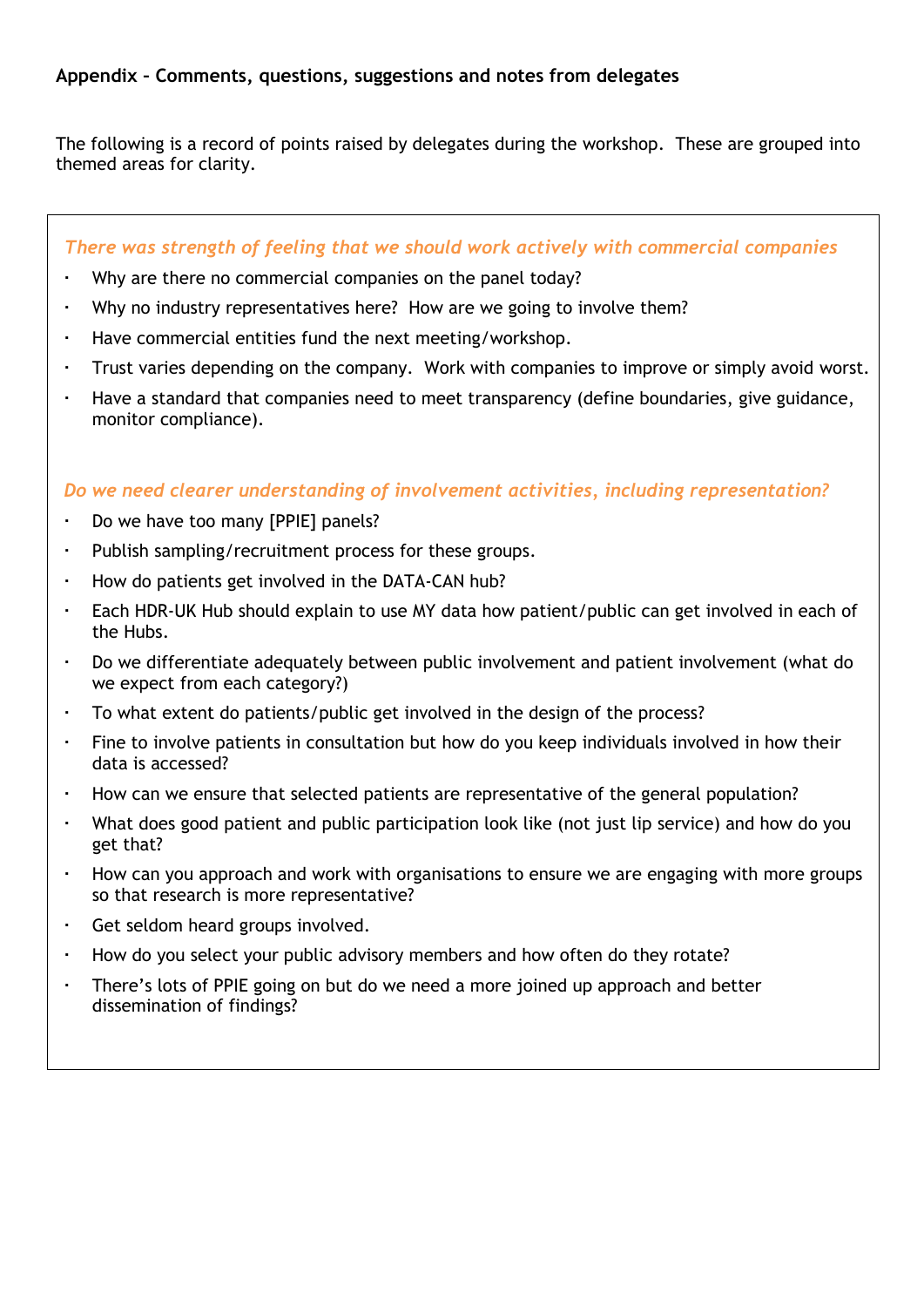# *The continuing need for clear communications, wording and transparency*

- Anonymised data is it really anonymous?
- What is pseudonymised what does this mean?
- Are we always using completely anonymised data or pseudonymised?
- Consent, choice, opt-out. What's the difference?
- Can we please use simple, plain, understandable English?
- Clear wording "life sciences", "citizens juries", "university spin-out"
- Why are we talking about consent? HRA guidance says research shouldn't rely on consent.
- How can patient data access be promoted for public benefit?
- What information do people want to see from commercial studies (case studies)? We need to share this.
- Publicity about data use could be in a pictorial form as well as text (reading age in UK about 9 years).
- Better information on how commercial companies use data for the benefit of patients.
- Do we celebrate enough?
- How do you get the public to engage with health data?
- Better education on data use.
- Patients think their data is shared across the NHS.
- Is it really so difficult to let people access their own data?
- Why no thought in providing patient portals in process of using my data leading to commercial data? e.g. patients may be happy for research but not for commercial use.
- Concerns from patients will data be compromised?

#### *Some points around commercial access to patient data*

- What is the qualifying criteria for accessing NHS patient data? Who sets this?
- For the Office for Data Release: why can't they take responsibility for all data and 'trade' it? Why can't they control it, and make money from the data?
- There are too many [data controller] groups trying to "muddy the water".
- Concerns about how the patient data will be used especially insurance companies.
- Why can't there be a requirement for all commercial research involving public (university) research?
- Commercial companies must be subject to a contract if they fail to meet purpose.
- Fear that commercial companies will pass data on further without consent.
- In Its the problem trust? Is the solution Data Trusts?